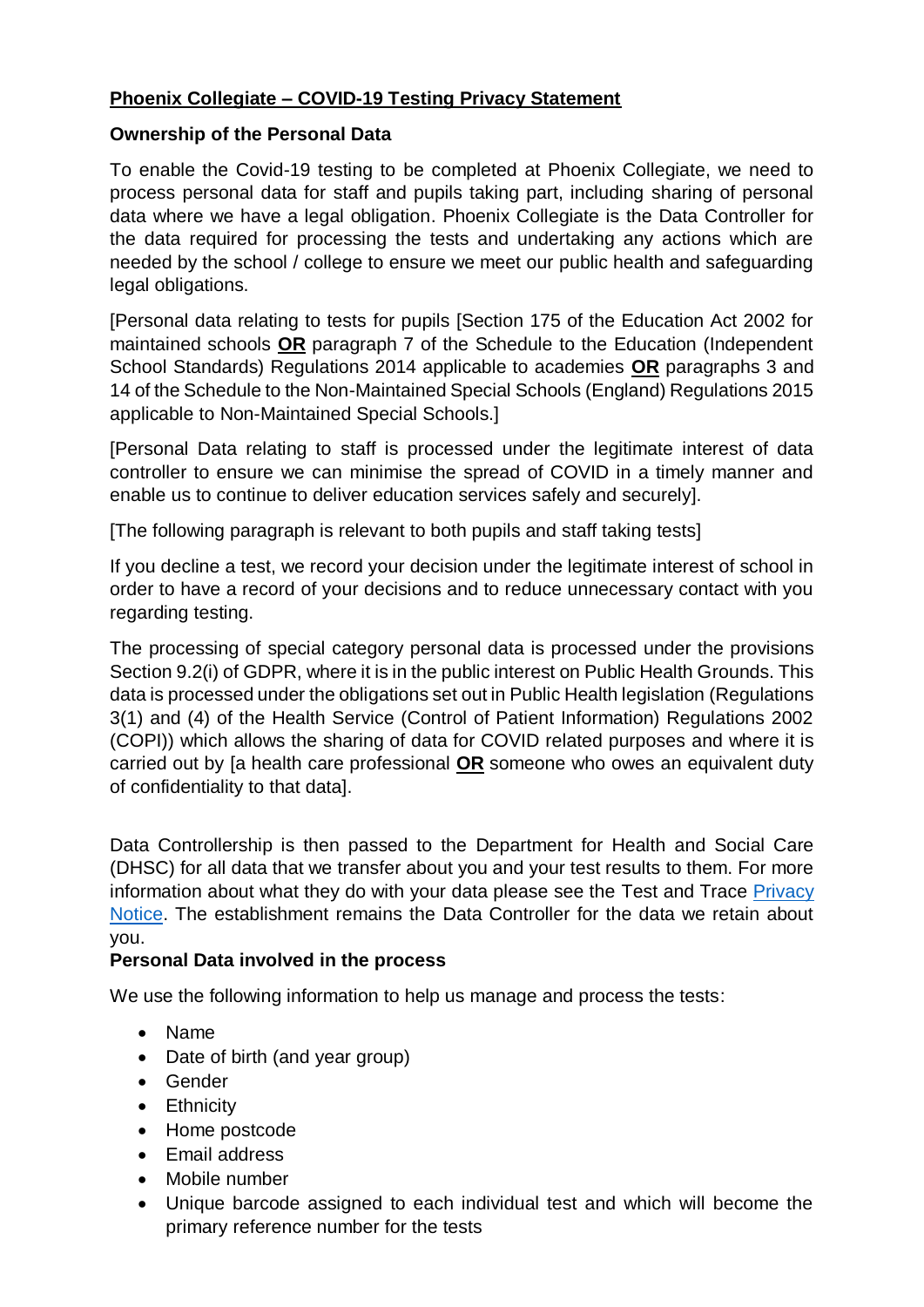- **•** Test result
- Parent/guardians contact details (if required)

We will only use information that is collected directly from you specifically for the purpose of the tests, even if you have previously provided us with this information.

# **How we store your personal information**

The information will only be stored securely on local spreadsheets in school/college whilst it is needed. It will also be entered directly onto DHSC digital services for the NHS Test and Trace purposes. Schools/colleges will not have access to the information on the digital service once it has been entered.

# **Processing of Personal Data Relating to Positive test results**

The member of staff, pupil, student or parent (depending on contact details provided) will be informed of the result by the school/college and advised how to book a confirmatory test.

We will use this information to enact COVID isolation processes without telling anyone who it is that has received the positive test.

The information will be transferred to DHSC, who will share this with the NHS, GPs. PHE and the Local Government will use this information for wider test and trace activities as well as statistical and research purposes.

This information is processed and shared under obligations set out in Public Health legislation under Regulations 3(1) and (4) of the Health Service (Control of Patient Information) Regulations 2002 (COPI) which allows the sharing of data for COVID related purposes.

This information will be kept by the school/college for up to 14 days and by the NHS for 8 years.

# **Processing of Personal Data Relating to Negative test results**

We will record a negative result and the information transferred to DHSC, NHS. PHE and the Local Government who will use the information for statistical and research purposes.

This information is processed and shared under obligations set out in Public Health legislation under Regulations 3(1) and (4) of the Health Service (Control of Patient Information) Regulations 2002 (COPI) which allows the sharing of data for COVID related purposes.

This information will be kept by the school/college for up to 14 days and by the NHS for 8 years.

# **Processing of Personal Data relating to declining a test**

We will record that you have declined to participate in a test and this information will not be shared with anyone.

# **Data Sharing Partners**

The personal data associated with test results will be shared with